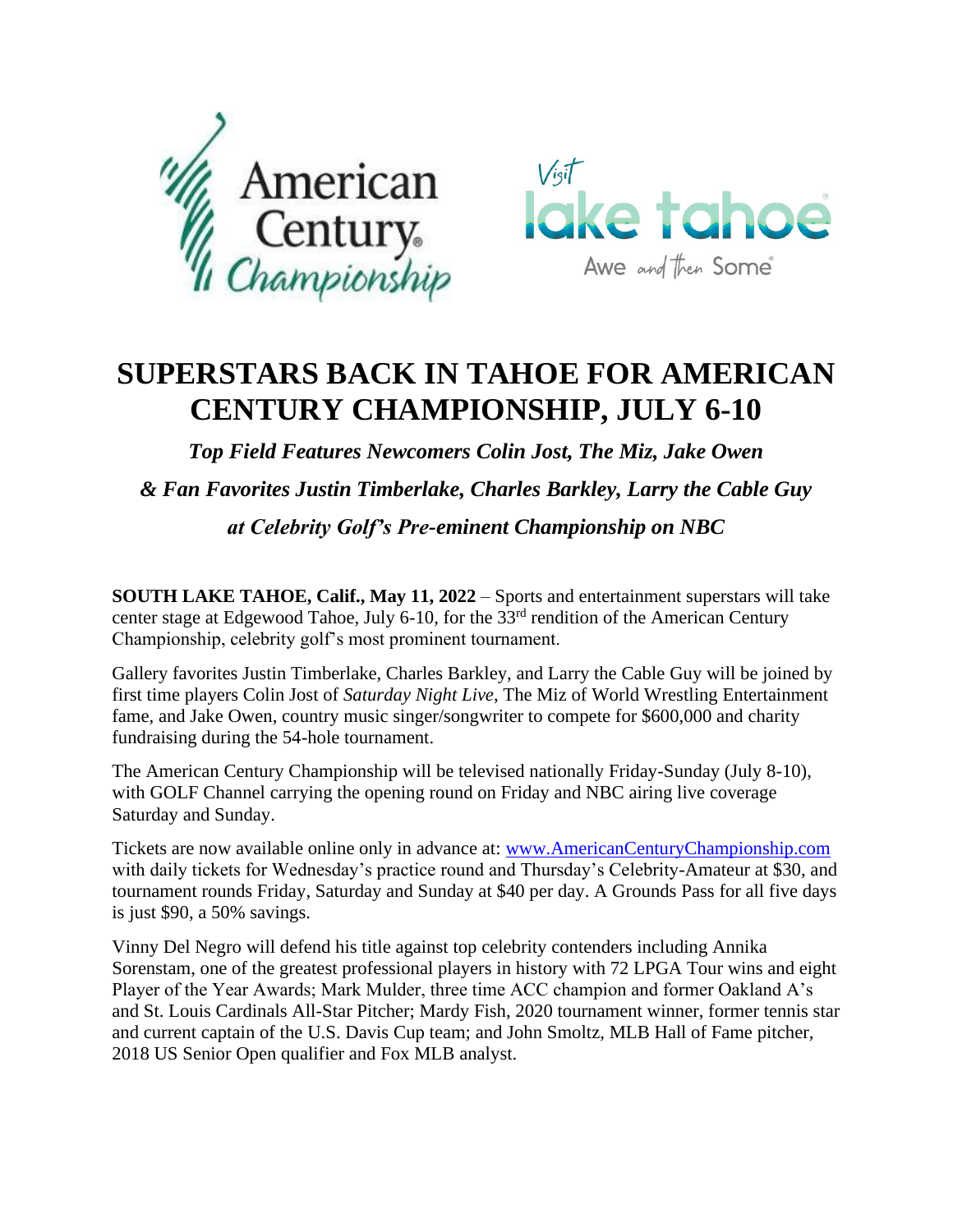A contingent of 29 NFL stars are in the field including current quarterbacks Aaron Rodgers, 2021 MVP; and Derek Carr, Las Vegas Raiders. Active players also feature Robbie Gould, 49ers; Adam Thielen, Harrison Smith and Patrick Peterson of the Minnesota Vikings.

Hall of Famers feature Michael Strahan, Steve Young, Jerry Rice, Emmitt Smith, Jerome Bettis, Terrell Davis, Brian Urlacher, Charles Woodson; as well as former All-Pros Larry Fitzgerald, DeMarcus Ware, Kyle Williams, and Jim McMahon. Current coaches include Mike Vrabel, Tennessee Titans, and Herm Edwards, Arizona State.

NBA representation includes local favorite Charles Barkley; defending champ Del Negro; current Miami Heat star Kyle Lowery and Chicago Bulls guard Alex Caruso, making his tournament debut; and Vince Carter, eight-time All-Star and current ESPN analyst.

Women currently in the field include the aforementioned Annika, who'll be joined by Dylan Dreyer, meteorologist for NBC News and Today; Kathryn Tappen, NBC Sports anchor and onair personality; and Kira K. Dixon, GOLF Channel reporter and 2015 Miss America.

The lineup of entertainers, actors and comedians features Jost, Miles Teller, Anthony Anderson, Alfonso Ribeiro, Michael Pena, Ray Romano, Rob Riggle, Brian Baumgartner, John O'Hurley, Larry the Cable Guy, Jay DeMarcus, formerly of Rascal Flatts, Jason Scheff, former singer and bassist for Chicago, and Jack Wagner, two-time champion and one of two originals along with Jim McMahon, to have played in all 32 American Century Championships.

Major League Baseball includes Smoltz, teammate and fellow Hall of Famer Tom Glavine, CC Sabathia, Joe Maurer, Jimmy Rollins, Kevin Millar, Shane Victorino, Tim Wakefield, and David Wells.

Additions to the field will be announced leading up to the championship in July. The current tournament field is available [Here.](https://americancenturychampionship.com/category/celebrities/)

The 54-hole competition will test the golf skills of more than 80 players, some of whom compete as amateurs and donate their prize money to tournament charities. The American Century Championship has donated over \$5 million to non-profits**.**

The 2022 American Century Championship will utilize the Modified Stableford format whereby points are awarded by score per hole. Edgewood Tahoe Golf Course, a George Fazio design, is rated by Golf Digest Magazine as one of "America's Top 100 Golf Courses."

American Century Investments**,** the title sponsor of the championship since 1998, continues its role in partnership with NBC Sports**,** the Lake Tahoe Visitors Authority**,** Edgewood Tahoe Golf Course and the South Tahoe community.

For the latest details, photos, celebrity tweets and fan contests using #ACCgolf go to @ACChampionship on [Twitter](https://twitter.com/ACChampionship) and [Instagram,](https://www.instagram.com/acchampionship/) and [Facebook.](https://www.facebook.com/ACChampionship) For tournament information: [www.AmericanCenturyChampionship.com.](http://www.americancenturychampionship.com/)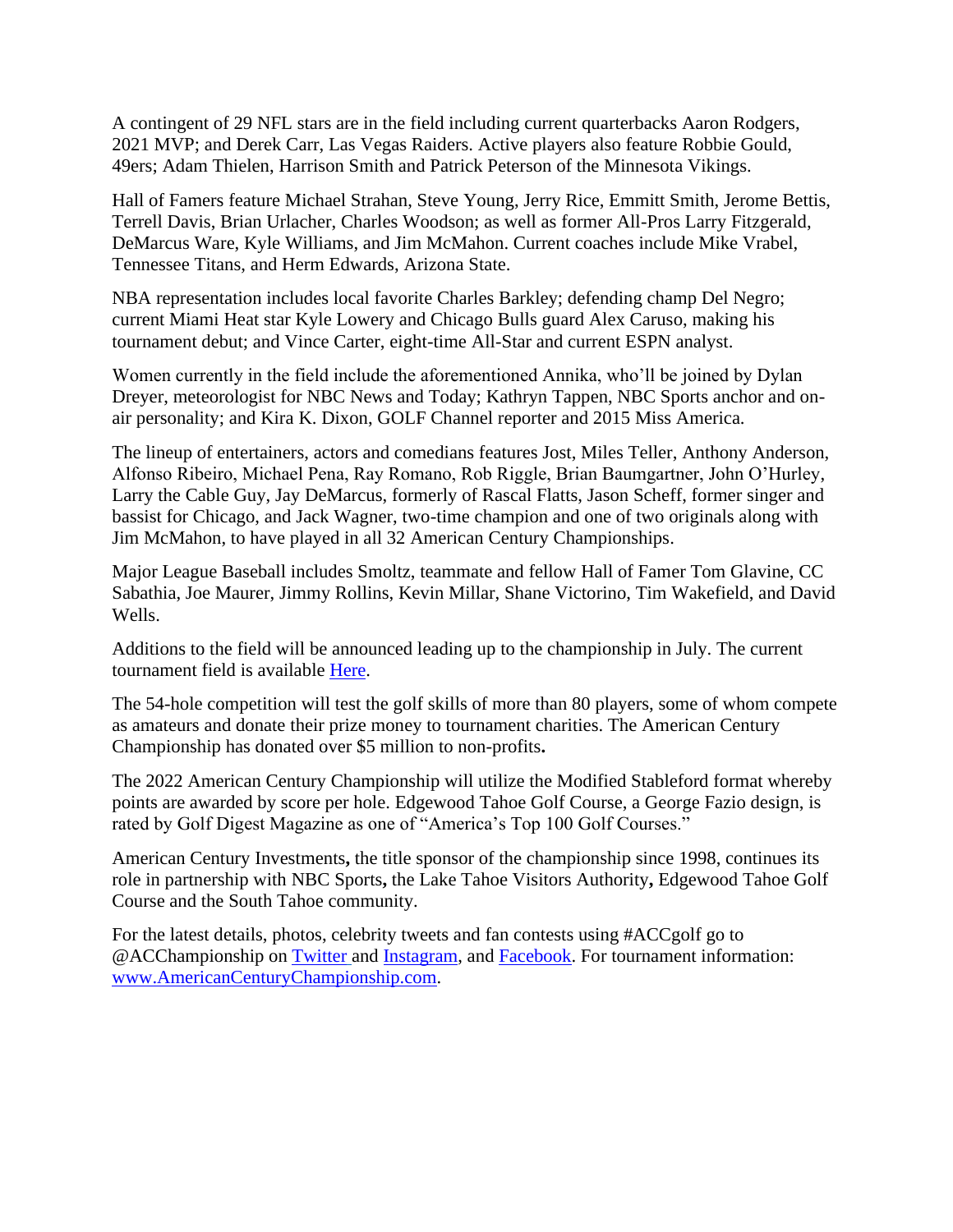

*Swing into action for a star-studded lineup with the 33rd annual American Century Championship, July 6-10 with favorites like Justin Timberlake (left) and Charles Barkley (right). Credit: Amazing Imagery and Media West Group*

## **About American Century Investments – Tournament Title Sponsor**

American Century Investments is a leading global asset manager focused on delivering investment results and building long-term client relationships while supporting breakthrough medical research. Founded in 1958, American Century Investments' 1,400 employees serve financial professionals, institutions, corporations and individual investors from offices in New York; London; Frankfurt; Hong Kong; Sydney; Santa Clara, Calif.; and Kansas City, Mo. Jonathan S. Thomas is president and chief executive officer, and Victor Zhang serves as chief investment officer. Delivering investment results to clients enables American Century Investments to distribute over 40% of its dividends to the Stowers Institute for Medical Research, a 500-person, nonprofit basic biomedical research organization. The Institute owns more than 40% of American Century Investments and has received dividend payments of \$1.8 billion since 2000. For more information about American Century Investments, visit [www.americancentury.com.](http://www.americancentury.com/)

## **About the Lake Tahoe Visitors Authority**

Lake Tahoe was recently designated No. 24 in the World Top 100 Golf Destinations for the best combination of experiences: spectacular golf, dining, attractions, resorts, culture by GolfPass. Tahoe South combines the distinctive appeal of two worlds: spectacular natural beauty and a modern tourism destination with an array of outdoor recreation, entertainment, nightlife and gaming. Tahoe's timeless splendor and diversity toward health and wellness, green business practices and sustainability continue to define its inimitable personality. For information about lodging, recreation, packages, and healthy travel at Tahoe South, call 1-800-288-2463 or log onto [www.TahoeSouth.com](http://www.tahoesouth.com/)